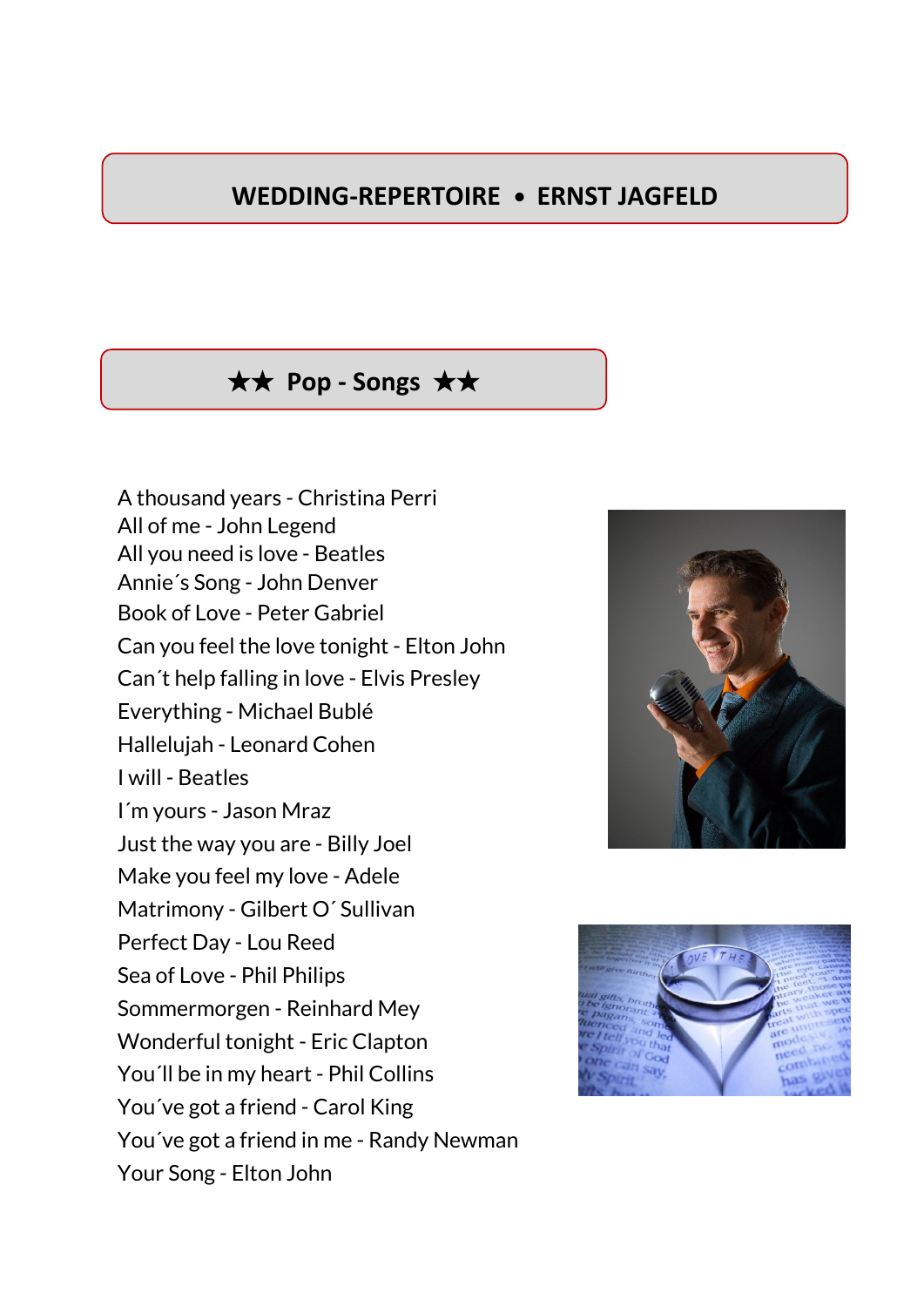# ★★ **GOSPEL | KIRCHENLIEDER** ★★

Oh Happy Day Put a little love in your heart This little love of mine

Großer Gott, wir loben dich Heilig, Heilig, Heilig Ins Wasser fällt ein Stein Vater unser

#### ★★ **CLASSIC-PIANO | ROMANTIC PIANO** ★★

Ave Maria (Bach-Gonoud) Ave Maria (Schubert) Bach Präludium Comptine d autre étre Forrest Gump Theme Hochzeitsmarsch Mendelssohn-Bartholdy Hochzeitsmarsch Wagner Pachelbel-Kanon River flows in you Valse de Amelie